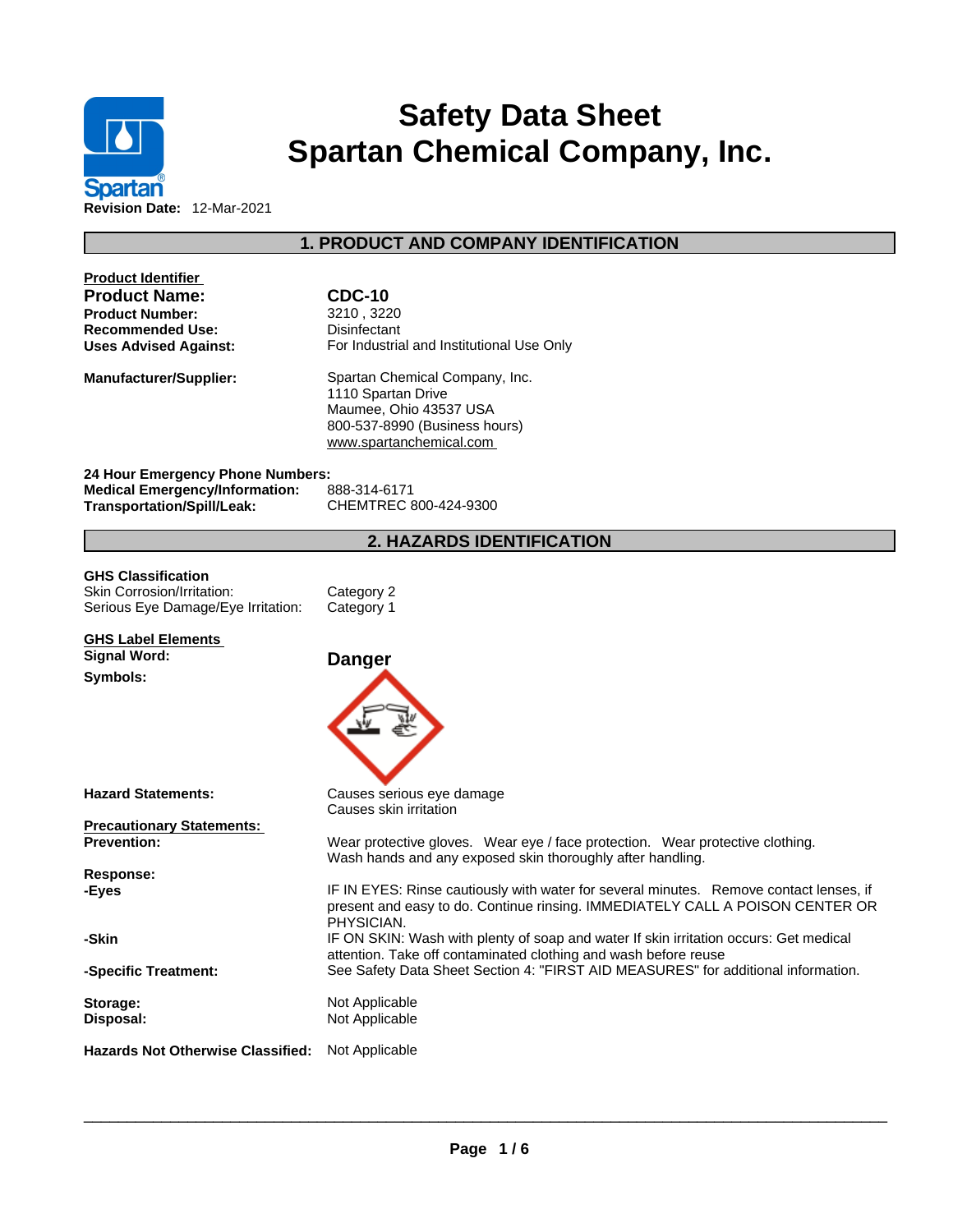ſ

- **Other Information:** May be harmful if swallowed
	- Inhalation of vapors or mist may cause respiratory irritation.
	- Keep out of reach of children

# **3. COMPOSITION / INFORMATION ON INGREDIENTS**

| <b>Chemical Name</b>                          | <b>CAS No</b>      | Weight-%  |
|-----------------------------------------------|--------------------|-----------|
| Water                                         | 7732-18-5          | 60-100    |
| Butoxydiglycol                                | 112-34-5           | $1 - 5$   |
| Pentasodium Triphosphate                      | 7758-29-4          | $1 - 5$   |
| Imidazolium Compounds                         | 68604-71-7         | $1 - 5$   |
| Lauramine Oxide                               | 1643-20-5          | $0.1 - 1$ |
| Dicapryl/Dicaprylyl Dimonium Chloride         | 68424-95-3         | $0.1 - 1$ |
| Sodium Silicate                               | 1344-09-8          | $0.1 - 1$ |
| Alkyl C12-16 Dimethylbenzyl Ammonium Chloride | 68424-85-1         | $0.1 - 1$ |
| Sodium Hydroxide                              | 1310-73-2          | $0.1 - 1$ |
| Xanthan Gum                                   | 11138-66-2         | $0.1 - 1$ |
| Fragrance                                     | <b>PROPRIETARY</b> | < 0.1     |
| Terpineol                                     | 98-55-5            | < 0.1     |
| Methyl Hydrogenated Rosinate                  | 8050-15-5          | < 0.1     |
| <b>Isobornyl Acetate</b>                      | 125-12-2           | < 0.1     |
| <b>Benzyl Acetate</b>                         | $140 - 11 - 4$     | < 0.1     |
| 4-Tert-Butylcyclohexyl Acetate                | 32210-23-4         | < 0.1     |
| Octyldecylmethylamine                         | 22020-14-0         | < 0.1     |
| Acid Blue 25                                  | 6408-78-2          | < 0.1     |

Specific chemical identity and/or exact percentage of composition has been withheld as a trade secret.

#### **4. FIRST AID MEASURES**

| -Eye Contact:              | Rinse cautiously with water for at least 15 minutes. Remove contact lenses, if present and<br>easy to do. Continue rinsing. IMMEDIATELY CALL A POISON CENTER OR PHYSICIAN. |
|----------------------------|----------------------------------------------------------------------------------------------------------------------------------------------------------------------------|
| -Skin Contact:             | Wash off immediately with plenty of water. Take off contaminated clothing and wash before<br>reuse. If skin irritation occurs: Get medical attention.                      |
| -Inhalation:               | Remove victim to fresh air and keep at rest in a position comfortable for breathing. Call a<br>poison control center or physician if you feel unwell.                      |
| -Ingestion:                | Rinse mouth. Do NOT induce vomiting. Never give anything by mouth to an unconscious<br>person. Get medical attention if you feel unwell.                                   |
| <b>Note to Physicians:</b> | NOTE TO PHYSICIAN: Probable mucosal damage may contraindicate the use of gastric<br>lavage.                                                                                |
|                            | <b>5. FIRE-FIGHTING MEASURES</b>                                                                                                                                           |

| <b>Protective Equipment and</b><br><b>Precautions for Firefighters:</b> | Wear MSHA/NIOSH approved self-contained breathing apparatus (SCBA) and full<br>protective gear. Cool fire-exposed containers with water spray. |
|-------------------------------------------------------------------------|------------------------------------------------------------------------------------------------------------------------------------------------|
| Chemical:<br><b>Hazardous Combustion Products:</b>                      | May include Carbon monoxide Carbon dioxide and other toxic gases or vapors.                                                                    |
| Specific Hazards Arising from the                                       | Dried product is capable of burning. Combustion products are toxic.                                                                            |
| <b>SUILADIC EXUILQUISITIILY MEGIA.</b>                                  | Product does not support compusion, Ose examgelsming agent suitable for type of<br>surrounding fire                                            |

## **6. ACCIDENTAL RELEASE MEASURES**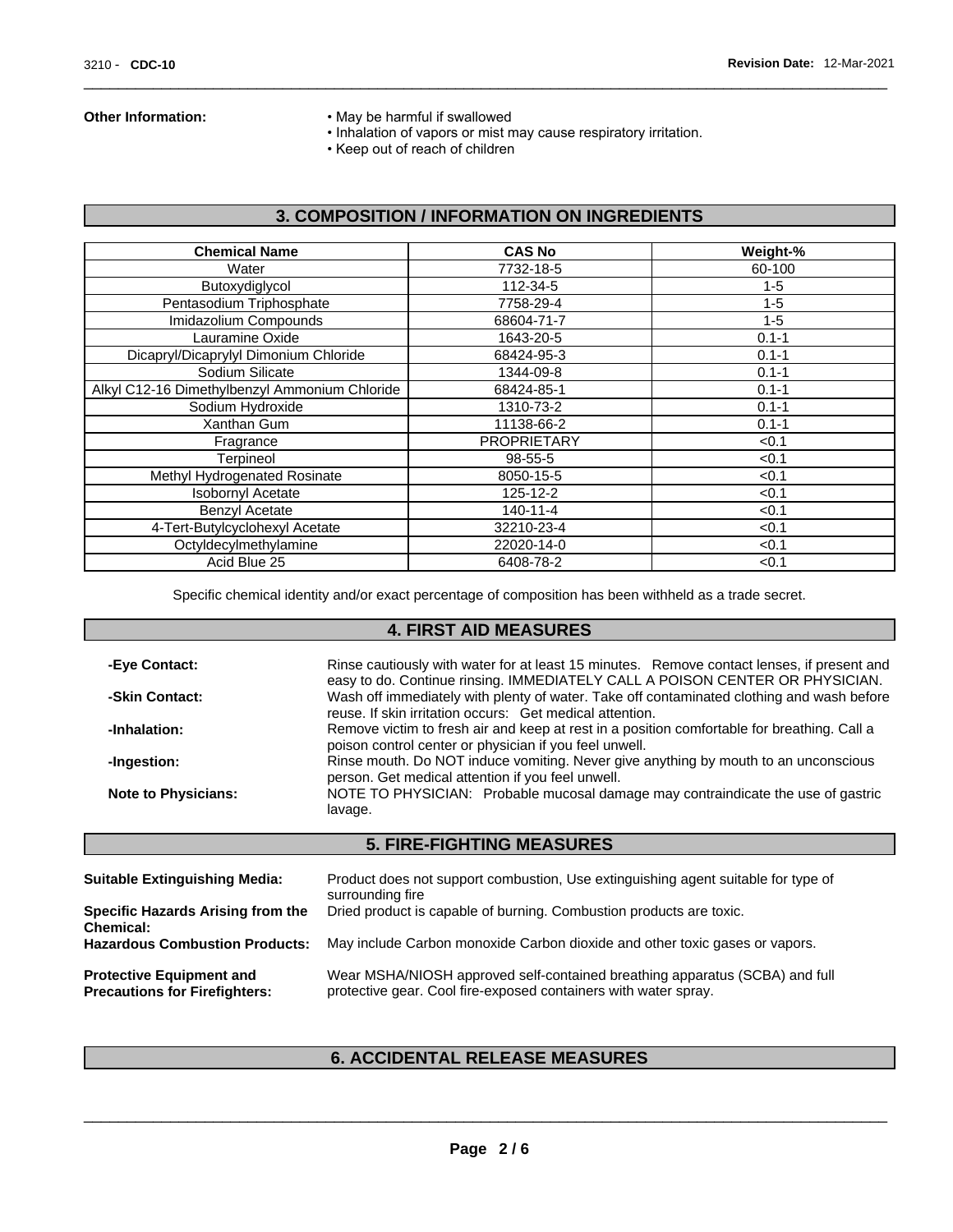**Personal Precautions:** Avoid contact with skin, eyes or clothing. Use personal protective equipment as required.<br> **Environmental Precautions:** Do not rinse spill onto the ground, into storm sewers or bodies of water. **Environmental Precautions:** Do not rinse spill onto the ground, into storm sewers or bodies of water.<br> **Methods for Clean-Up:** Prevent further leakage or spillage if safe to do so. Contain and collect s Prevent further leakage or spillage if safe to do so. Contain and collect spillage with non-combustible absorbent material, (e.g. sand, earth, diatomaceous earth, vermiculite) and place in container for disposal according to local / national regulations (see Section 13).

#### **7. HANDLING AND STORAGE**

| <b>Advice on Safe Handling:</b> | Handle in accordance with good industrial hygiene and safety practice. Wash thoroughly<br>after handling.                          |
|---------------------------------|------------------------------------------------------------------------------------------------------------------------------------|
| <b>Storage Conditions:</b>      | Keep containers tightly closed in a dry, cool and well-ventilated place. Keep out of the reach<br>of children. Keep from freezing. |
| <b>Suggested Shelf Life:</b>    | 1 year from date of manufacture.                                                                                                   |

# **8. EXPOSURE CONTROLS / PERSONAL PROTECTION**

#### **Occupational Exposure Limits:**

| <b>ACGIH TLV</b>                                                                                                                                                                                                                                                                                                                                                                           | <b>OSHA PEL</b>                        | <b>NIOSH</b>                |
|--------------------------------------------------------------------------------------------------------------------------------------------------------------------------------------------------------------------------------------------------------------------------------------------------------------------------------------------------------------------------------------------|----------------------------------------|-----------------------------|
| TWA: 10 ppm inhalable fraction                                                                                                                                                                                                                                                                                                                                                             |                                        |                             |
| and vapor                                                                                                                                                                                                                                                                                                                                                                                  |                                        |                             |
| Ceiling: $2 \text{ mg/m}^3$                                                                                                                                                                                                                                                                                                                                                                | TWA: $2 \text{ mg/m}^3$                | IDLH: $10 \text{ mg/m}^3$   |
|                                                                                                                                                                                                                                                                                                                                                                                            | (vacated) Ceiling: 2 mg/m <sup>3</sup> | Ceiling: $2 \text{ mg/m}^3$ |
| TWA: 10 ppm                                                                                                                                                                                                                                                                                                                                                                                |                                        |                             |
|                                                                                                                                                                                                                                                                                                                                                                                            |                                        |                             |
| <b>Engineering Controls:</b><br>Provide good general ventilation.<br>If work practices generate dust, fumes, gas, vapors or mists which expose workers to<br>chemicals above the occupational exposure limits, local exhaust ventilation or other<br>engineering controls should be considered.<br>Eye wash stations and shower facilities should be readily accessible in areas where the |                                        |                             |
|                                                                                                                                                                                                                                                                                                                                                                                            |                                        |                             |

|                                        | product is handled.                                                                     |
|----------------------------------------|-----------------------------------------------------------------------------------------|
| <b>Personal Protective Equipment</b>   |                                                                                         |
| <b>Eye/Face Protection:</b>            | Wear splash goggles.                                                                    |
| <b>Skin and Body Protection:</b>       | Wear rubber or other chemical-resistant gloves.                                         |
| <b>Respiratory Protection:</b>         | Not required with expected use.                                                         |
|                                        | If occupational exposure limits are exceeded or respiratory irritation occurs, use of a |
|                                        | NIOSH/MSHA approved respirator suitable for the use-conditions and chemicals in Section |
|                                        | 3 should be considered.                                                                 |
| <b>General Hygiene Considerations:</b> | Wash hands and any exposed skin thoroughly after handling.                              |
|                                        | See 29 CFR 1910.132-138 for further guidance.                                           |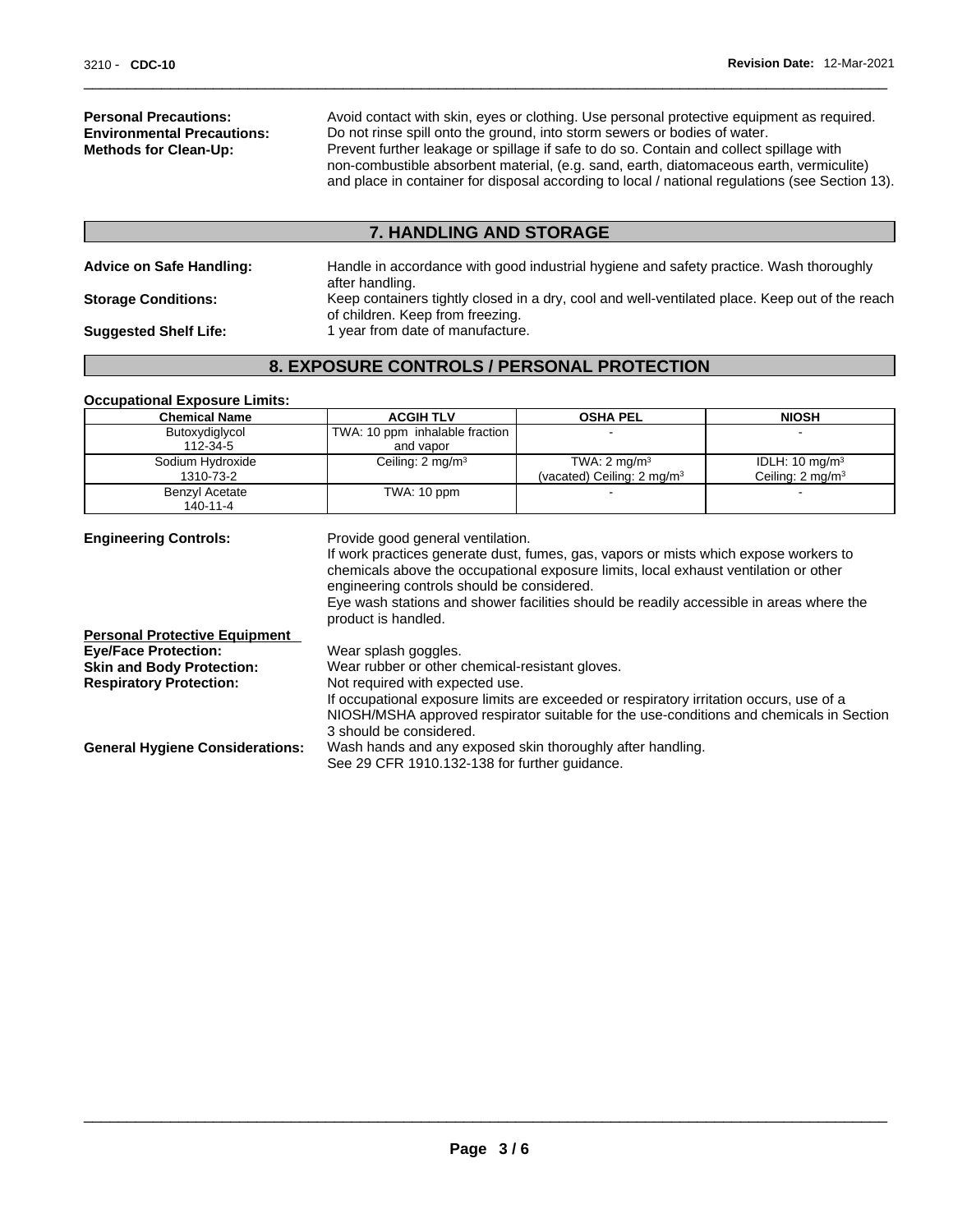# **9. PHYSICAL AND CHEMICAL PROPERTIES**

| <b>Appearance/Physical State:</b>      | Liquid                             |
|----------------------------------------|------------------------------------|
| Color:                                 | <b>Blue</b>                        |
| Odor:                                  | Floral fragrance                   |
| pH:                                    | 12.1-12.6                          |
| <b>Melting Point / Freezing Point:</b> | No information available           |
| <b>Boiling Point / Boiling Range:</b>  | 100 °C / 212 °F                    |
| <b>Flash Point:</b>                    | 100 °C / > 212 °F ASTM D56         |
| <b>Evaporation Rate:</b>               | (Butyl acetate = $1$ )<br>$\leq 1$ |
| Flammability (solid, gas)              | <b>No information available</b>    |
| <b>Upper Flammability Limit:</b>       | <b>INo information available</b>   |
| <b>Lower Flammability Limit:</b>       | No information available           |
| Vapor Pressure:                        | <b>No information available</b>    |
| <b>Vapor Density:</b>                  | <b>No information available</b>    |
| <b>Specific Gravity:</b>               | 1.02                               |
| Solubility(ies):                       | Soluble in water                   |
| <b>Partition Coefficient:</b>          | No information available           |
| <b>Autoignition Temperature:</b>       | <b>No information available</b>    |
| <b>Decomposition Temperature:</b>      | <b>No information available</b>    |
| Viscosity:                             | <b>No information available</b>    |

# **10. STABILITY AND REACTIVITY**

| <b>Reactivity:</b>             | This material is considered to be non-reactive under normal conditions of use.                     |
|--------------------------------|----------------------------------------------------------------------------------------------------|
| <b>Chemical Stability:</b>     | Stable under normal conditions.                                                                    |
|                                | <b>Possibility of Hazardous Reactions:</b> Not expected to occur with normal handling and storage. |
| <b>Conditions to Avoid:</b>    | Extremes of temperature and direct sunlight.                                                       |
| Incompatible Materials:        | Strong oxidizing agents. Strong acids.                                                             |
| <b>Hazardous Decomposition</b> | May include carbon monoxide, carbon dioxide (CO2) and other toxic gases or vapors.                 |
| <b>Products:</b>               |                                                                                                    |

# **11. TOXICOLOGICAL INFORMATION**

| <b>Likely Routes of Exposure:</b><br><b>Symptoms of Exposure:</b> | Eyes, Skin, Ingestion, Inhalation.                                                                       |
|-------------------------------------------------------------------|----------------------------------------------------------------------------------------------------------|
| -Eye Contact:                                                     | Pain, redness, swelling of the conjunctiva and tissue damage. Eye contact may cause<br>permanent damage. |
| -Skin Contact:                                                    | Pain, redness and cracking of the skin.                                                                  |
| -Inhalation:                                                      | Nasal discomfort and coughing.                                                                           |
| -Ingestion:                                                       | Pain, nausea, vomiting and diarrhea.                                                                     |
| Immediate, Delayed, Chronic Effects                               |                                                                                                          |
| Product Information:                                              | Data not available or insufficient for classification.                                                   |

#### **Numerical Measures of Toxicity**

The following acute toxicity estimates (ATE) are calculated based on the GHS document.

| ATEmix (oral):                 | 5681 mg/kg          |  |
|--------------------------------|---------------------|--|
| ATEmix (dermal):               | 17152 mg/kg         |  |
| ATEmix (inhalation-dust/mist): | $7.7 \text{ m}$ g/l |  |

#### **Component Acute Toxicity Information**

| Chemical Name            | Oral LD50            | <b>Dermal LD50</b>      | <b>Inhalation LC50</b> |
|--------------------------|----------------------|-------------------------|------------------------|
| Water                    | $> 90$ mL/kg (Rat)   | Not Available           | Not Available          |
| 7732-18-5                |                      |                         |                        |
| Butoxydiglycol           | $=$ 5660 mg/kg (Rat) | $= 2700$ mg/kg (Rabbit) | Not Available          |
| 112-34-5                 |                      |                         |                        |
| Pentasodium Triphosphate | $= 3120$ mg/kg (Rat) | $>$ 7940 mg/kg (Rabbit) | Not Available          |
| 7758-29-4                |                      |                         |                        |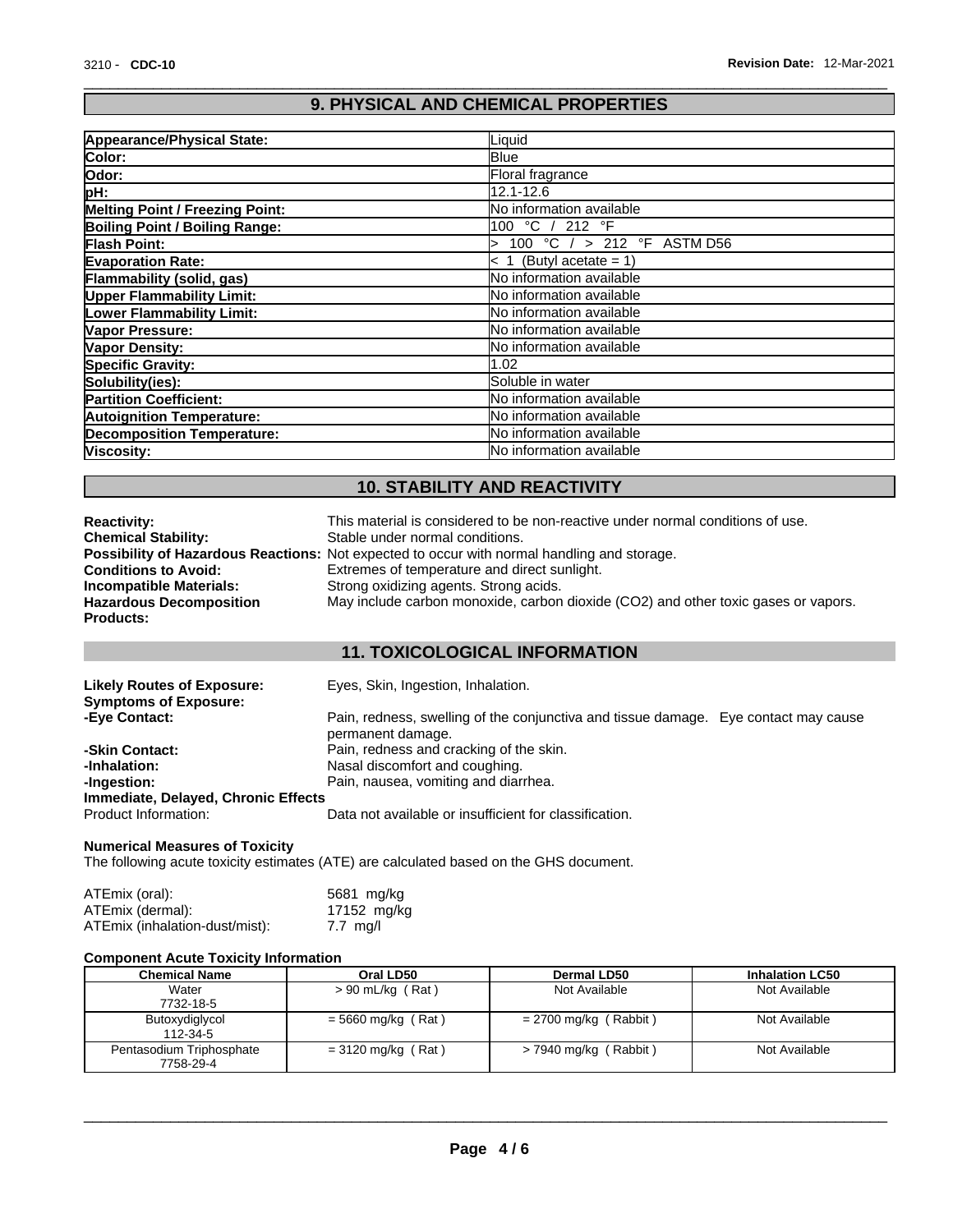| 3210 - CDC-10                                                  |                      |                         | Revision Date: 12-Mar-2021 |
|----------------------------------------------------------------|----------------------|-------------------------|----------------------------|
| Sodium Silicate<br>1344-09-8                                   | $= 1960$ mg/kg (Rat) | Not Available           | Not Available              |
| Alkyl C12-16 Dimethylbenzyl<br>Ammonium Chloride<br>68424-85-1 | $= 426$ mg/kg (Rat)  | Not Available           | Not Available              |
| Sodium Hydroxide<br>1310-73-2                                  | Not Available        | $= 1350$ mg/kg (Rabbit) | Not Available              |
| Terpineol<br>$98 - 55 - 5$                                     | $= 5170$ mg/kg (Rat) | Not Available           | Not Available              |
| Methyl Hydrogenated Rosinate<br>8050-15-5                      | $>$ 2000 mg/kg (Rat) | Not Available           | Not Available              |
| <b>Isobornyl Acetate</b><br>125-12-2                           | $= 9050$ mg/kg (Rat) | > 20000 mg/kg (Rabbit)  | Not Available              |
| <b>Benzyl Acetate</b><br>140-11-4                              | $= 2490$ mg/kg (Rat) | $> 5000$ mg/kg (Rabbit) | Not Available              |
| 4-Tert-Butylcyclohexyl Acetate<br>32210-23-4                   | $= 5$ g/kg (Rat)     | $>$ 5000 mg/kg (Rabbit) | Not Available              |

Carcinogenicity: The table below indicates whether each agency has listed any ingredient as a carcinogen.

# **12. ECOLOGICAL INFORMATION**

| Ecotoxicity |
|-------------|
|-------------|

| <b>Chemical Name</b>                 | <b>Algae/Aquatic Plants</b>                    | <b>Fish</b>                                                                                               | <b>Toxicity to</b><br><b>Microorganisms</b> | Crustacea                            |  |
|--------------------------------------|------------------------------------------------|-----------------------------------------------------------------------------------------------------------|---------------------------------------------|--------------------------------------|--|
| Butoxydiglycol<br>112-34-5           | 100: 96 h Desmodesmus<br>subspicatus mg/L EC50 | Not Available<br>1300: 96 h Lepomis<br>macrochirus mg/L LC50<br>static                                    |                                             | 100: 48 h Daphnia magna<br>mg/L EC50 |  |
| Sodium Silicate<br>1344-09-8         | Not Available                                  | 301 - 478: 96 h Lepomis<br>macrochirus mg/L LC50<br>3185: 96 h Brachydanio rerio<br>mg/L LC50 semi-static | Not Available                               | Not Available                        |  |
| Sodium Hydroxide<br>1310-73-2        | Not Available                                  | 45.4: 96 h Oncorhynchus<br>mykiss mg/L LC50 static                                                        | Not Available                               | Not Available                        |  |
| <b>Isobornyl Acetate</b><br>125-12-2 | Not Available                                  | $10.0 - 18.0$ : 96 h<br>Brachydanio rerio mg/L<br>LC50 static                                             | Not Available                               | Not Available                        |  |

# **Persistence and Degradability:** No information available.<br> **Bioaccumulation:** No information available.

**No information available.** 

**Other Adverse Effects:** No information available

## **13. DISPOSAL CONSIDERATIONS**

**Disposal of Wastes:** Dispose of in accordance with federal, state and local regulations.<br> **Contaminated Packaging:** Dispose of in accordance with federal, state and local regulations. Dispose of in accordance with federal, state and local regulations.

### **14. TRANSPORT INFORMATION**

| DOT:<br><b>Proper Shipping Name:</b><br><b>Special Provisions:</b> | Not Regulated<br>Non Hazardous Product<br>Shipping descriptions may vary based on mode of transport, quantities, package size,<br>and/or origin and destination. Check with a trained hazardous materials transportation<br>expert for information specific to your situation. |
|--------------------------------------------------------------------|--------------------------------------------------------------------------------------------------------------------------------------------------------------------------------------------------------------------------------------------------------------------------------|
| IMDG:                                                              | Not Regulated                                                                                                                                                                                                                                                                  |
| <b>Proper Shipping Name:</b>                                       | Non Hazardous Product                                                                                                                                                                                                                                                          |

# **15. REGULATORY INFORMATION**